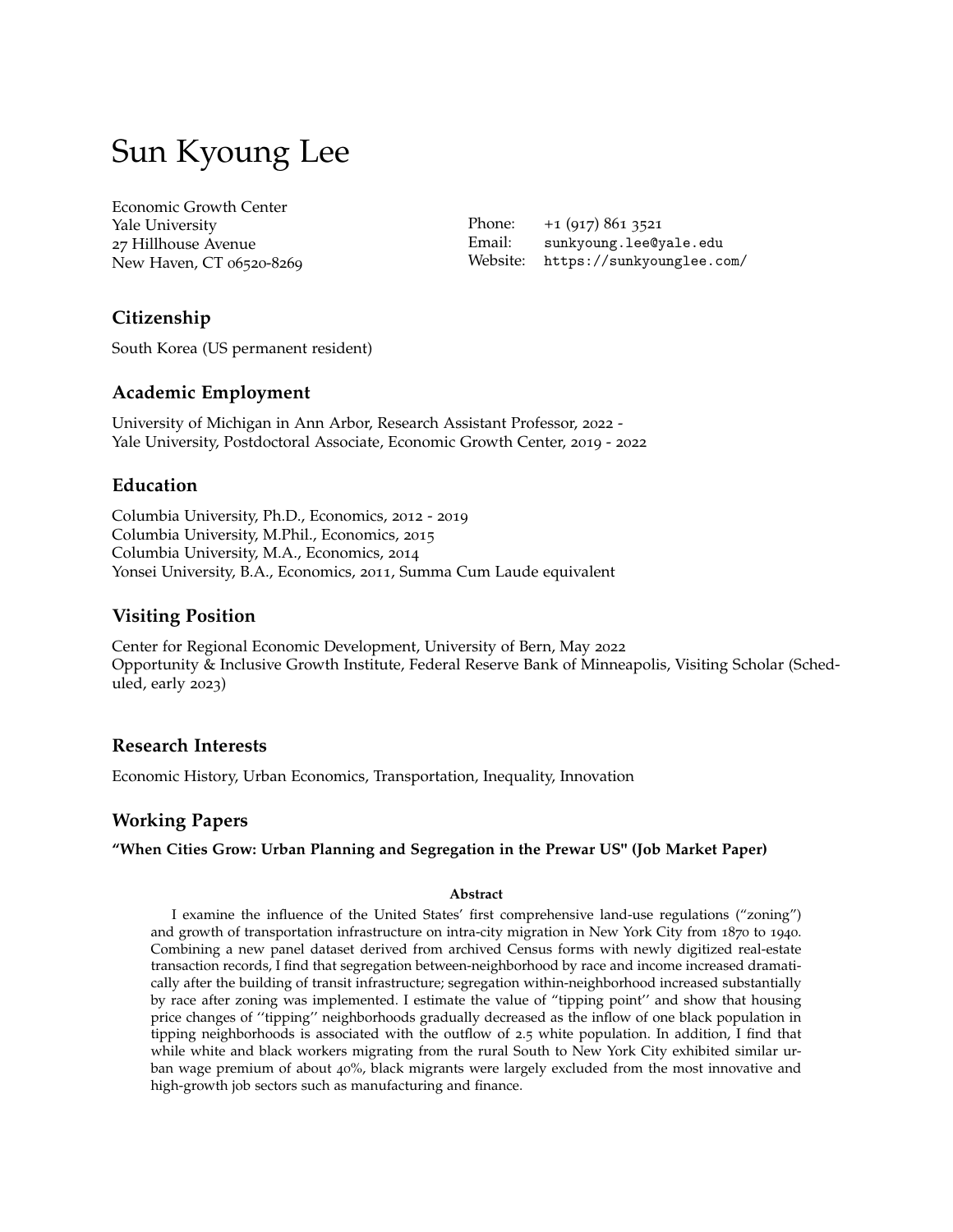#### **"European Immigrants and the United States' Rise to the Technological Frontier"** with Costas Arkolakis, Michael Peters

#### **Abstract**

We study the role of European Immigration on local and aggregate economic growth in the United States between 1880 and 1920. We employ a big data approach and link, at the individual-level, information from the Population Census, the universe of patents, and millions of historical immigration records. We find that immigrants were more prolific innovators than natives, and document large differences in innovation potential across nationalities and regions in the United States. To measure the importance of immigrants for the creation of new ideas and economic growth, we develop a new spatial model of growth through the dissemination of knowledge and workers' mobility. The model allows us to use our micro and regional empirical findings to measure immigrants' innovation human capital and the degree of knowledge diffusion which regulates scale effects. We quantitatively analyze the effects of imposing major immigration restrictions on American economic growth in the 19th and early 20th centuries. We find large, accumulating losses from these restrictions. Both the scale effects and the exclusion of highhuman capital immigrants contribute significantly to these losses.

#### **Work in Progress**

**"The Impact of Rent Regulations in the 1920s New York City: External Effects and Property Prices"** with Maximilian Guennewig-Moenert, Ronan Lyons

#### **Abstract**

In April 1920 New York City introduced the first rent control laws in the United States. The policy provides a new type of rent control which has not been studied previously. While rent increases of more than 25 percent per year were banned, the main effect of the controls was to give judges, who were elected by municipal district, the ability to evaluate on a case-by-case basis whether a rent increase was "reasonable". A judge could reinstate the previous rent or grant tenants stays of up to one year under the old rent. This gave the judges *de facto* discretionary authority over rents, since "reasonableness" was in practice *not* bound to the 25 percent rule, meaning the intensity of the policy could vary by judge. We digitize data on conveyances and recorded leases from archives and listed rents from newspaper ads, to build a novel database of housing market outcomes for New York City from 1918 to 1935. We also assemble a judge-level dataset, including political affiliation from the NYC Official City Directory, newspaper articles and information contained in the federal US census, including personal background, exploiting their parents' birthplace as an instrument for political affiliation. We then implement different approaches to assess the impact of rent control policy on housing market outcomes: a standard difference in differences approach; a spatial regression discontinuity design; and an instrumental variable strategy.

#### **"Social Agglomeration Forces and the City"** with Peter Luff

#### **Abstract**

The presence of "agglomeration forces" in production markets is widely accepted and has been recently quantified in the economics literature. Social scientists have done little theoretical work, however, and even less quantitative work, on how the logic of agglomeration might also apply to social groups and the gains that people derive from their social interactions. This paper attempts to bridge this gap by modeling and measuring the benefits in terms of social prestige that arose from the spatial concentration of socialites in Manhattan in the 1920s. We formulate a model of location-based social status determination that illustrates why these benefits might make spatial concentration desirable for members of the social elite. To test the model, we draw on the 1920 and 1924 volumes of the New York Social Register, federal income tax data for New York City residents in the 1920s, and United States Federal Census records to compile a novel dataset containing demographic information, club affiliations, occupations, incomes and addresses of over 700 socially prominent men living in Manhattan in the early 1920s. Treating club memberships as a proxy for social prominence, we exploit an instrumental variable approach, using expected changes in family size as an instrument for neighborhood choice, to measure the relationship between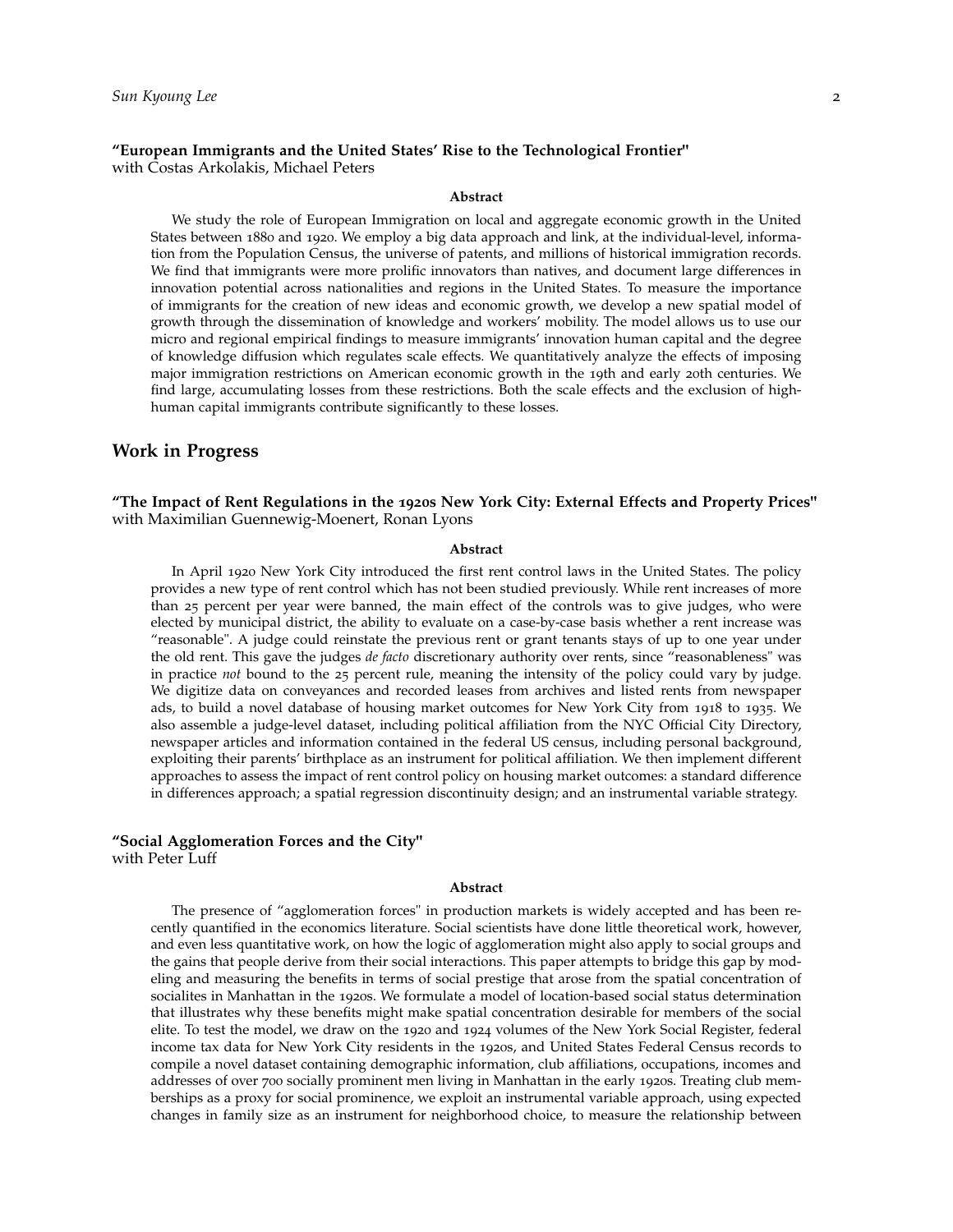an individual's residence relative to others in the group and his social status. Our results suggest that there are strong, statistically significant benefits in terms of social status that come with living in closer proximity to others in one's social group.

#### **"American Intergenerational Mobility in History and Space"**

with Rodrigo Adao, Costas Arkolakis, Jack Liang

#### **Abstract**

We exploit advances in data digitization and machine learning to study intergenerational mobility in the United States before World War II. Using machine learning techniques, we construct a massive database for multiple generations of fathers and sons. This allows us to identify "land of opportunities" — locations and times in American history where kids had chances to move up in the income ladder. Our massive sample allows us to extrapolate income variation from occupations and demographic and geographic characteristics. We find that intergenerational mobility elasticity relatively stable during 1880- 1940; there are regional disparities in terms of giving kids opportunities to move up, and the geographic disparities of intergenerational mobility have evolved over time. Our findings and descriptive analyses so far do not identify the causal mechanisms of intergenerational mobility, but we are working on evaluating the impact of policies in explaining these patterns.

### **Grants**

National Science Foundation "RIDIR: A Big Data Approach to Understanding American Growth" (\$1,004,899), co-Principal Investigator, Proposal No: 1831524, 2018-2022, joint with Costas Arkolakis and Michael Peters

Kauffman Foundation National Bureau of Economic Research Entrepreneurship Grant (\$20,000), co-Principal Investigator, joint with Costas Arkolakis and Michael Peters, July 2017 - June 30, 2018

National Science Foundation Doctoral Dissertation Research in Economics: Urban Transit Infrastructure and the Growth of Cities (\$18,240), Proposal No: 1658827, 2016-2018, co-Principal Investigator, Doctoral Advisor: Donald R. Davis

the American Real Estate and Urban Economics Association, Graduate Study Award, 2017

Program for Economic Research Data Grant (\$5,000), Columbia University, 2016

International Seminar Data Grant, Columbia University, 2016

Travel Data Grant, Columbia University, 2016

### **Honors, Awards, and Affiliation**

the Best Paper Award by a Junior Scholar, the American Real Estate and Urban Economics Association (AREUEA) National Meetings (For the paper *"When Cities Grow: Urban Planning and Segregation in the Prewar US"*), 2022

2019 IPUMS Research Award (The IPUMS USA): "Crabgrass Frontier Revisited in New York: Through the Lens of 21st-century Data", the University of Minnesota, 2020

the Alice Hanson Jones Fellowship for Economics and History, 2017-2018

C. Lowell Harriss Dissertation Fellowship Program, Lincoln Institute of Land Policy, 2017

Economic History Association Graduate Fellowship, 2017

Doctoral Dissertation Fellowship, Columbia University, 2017-2018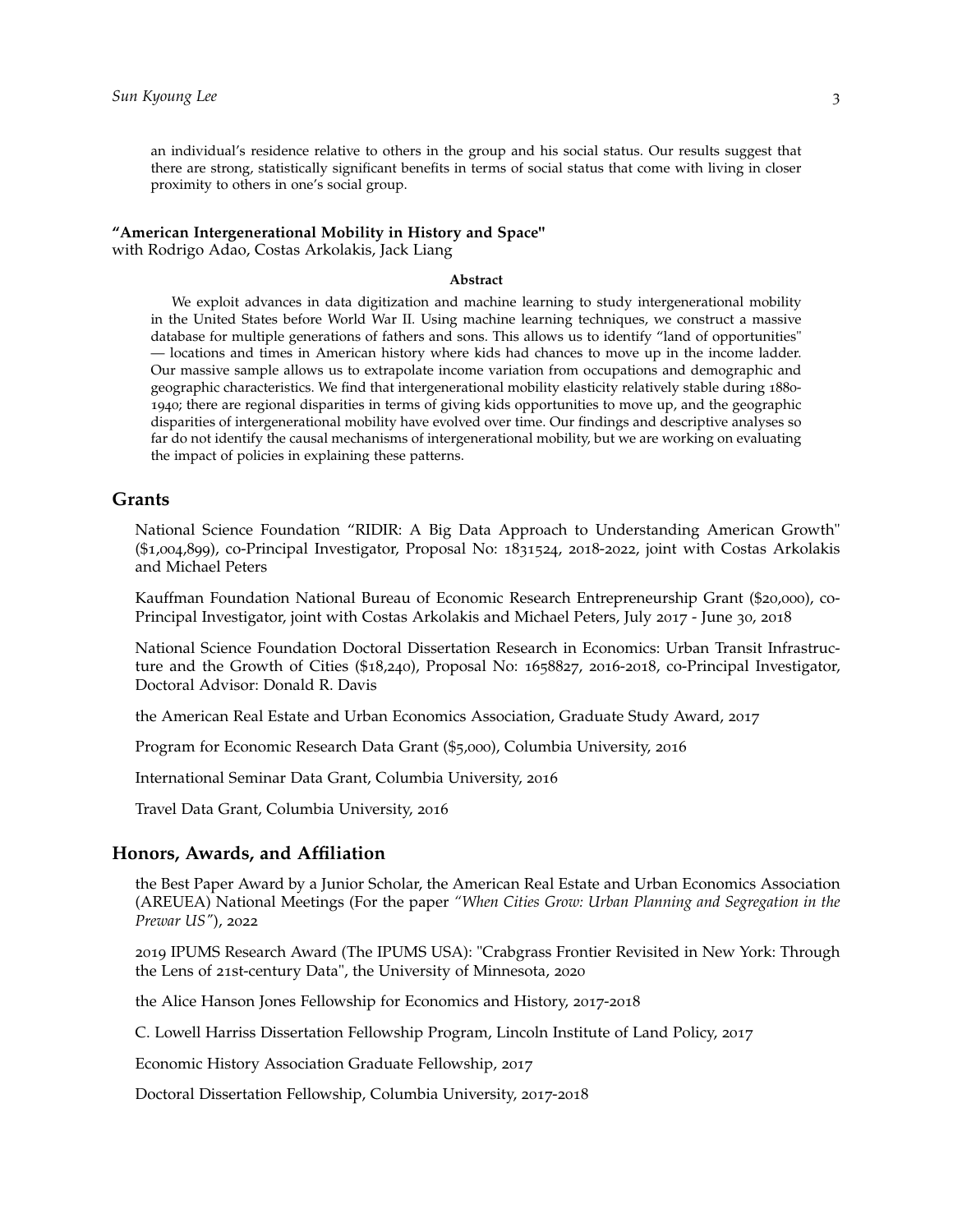Doctoral Research Fellow, Furman Center for Real Estate and Urban Policy at New York University, 2014- 2015

Pre-Doctoral Fellowship, Furman Center for Real Estate and Urban Policy at New York University, Fall 2015

Kwanjeong Educational Foundation Fellowship, 2012-2016

Fulbright Graduate Study Award, 2011 (declined)

United States Department of State Fellowship, 2009

University of Chicago, Study of the United States Institute for Korean Undergraduate Leaders Program, Sponsored by the Bureau of Educational and Cultural Affairs U.S. Department of State, Jan 2009-Feb 2009

Korea Foundation for Advanced Studies Special Scholarship for Undergraduate Students, 2009-2011

Yonsei University, Department of Economics: Highest Honors Student Award (Fall 2008), High Honors Student Award (Spring 2007, Fall 2007), Honors Student Award (Spring 2009, Fall 2009)

Yonsei University "Freedom Scholarship" Department of Economics, 2007-2011

Brain Korea 21 Scholarship, Sep 2011-May 2012

Bank Of Korea Scholarship, Mar 2009-Aug 2009

National Champion of Nationwide Essay Competition on Human Rights Issues, Commemorating the end of *Apartheid* in South Africa (Highest Honors), The Ministry of Foreign Affairs & The South African Embassy Seoul, 2005

National Champion of Nationwide Reading Contest (Highest Honors), The Ministry of Education & The Ministry of Culture, Sports and Tourism, 2005

## **Teaching Experience:**

#### **Yale University, Department of Economics**

Undergraduate Economics of Cities, Econ 428 (lecture), Spring 2021 Undergraduate Economics of Cities, Econ 464 (seminar), Spring 2022

#### **Columbia University, Department of Economics**

Undergraduate Corporate Finance, Professor Tri Vi Dang, Fall 2017 Undergraduate Urban Economics, Professor Brendan O'Flaherty, Fall 2016 Master International Economics, Professor Donald R. Davis, Summer 2016 Undergraduate Economics of New York City, Professor Donald R. Davis, Spring 2016, Fall 2014 Undergraduate Public Finance, Professor Francois Gerard, Spring 2015 Undergraduate Intermediate Microeconomics, Professor Jonathan Vogel, Spring 2014 Undergraduate Intermediate Microeconomics, Professor Steven Olley, Fall 2013

#### **Yonsei University, Department of Economics**

Graduate Microeconomics 1, Professor Sunku Hahn, Fall 2010, Spring 2011 Undergraduate Law and Economics, Professor Sunku Hahn, Fall 2010, Spring 2011 Undergraduate Game theory, Professor Sunku Hahn Fall 2011, Spring 2012 MBA Game Theory and its Economic Applications, Professor Sunku Hahn, Fall 2011, Spring 2012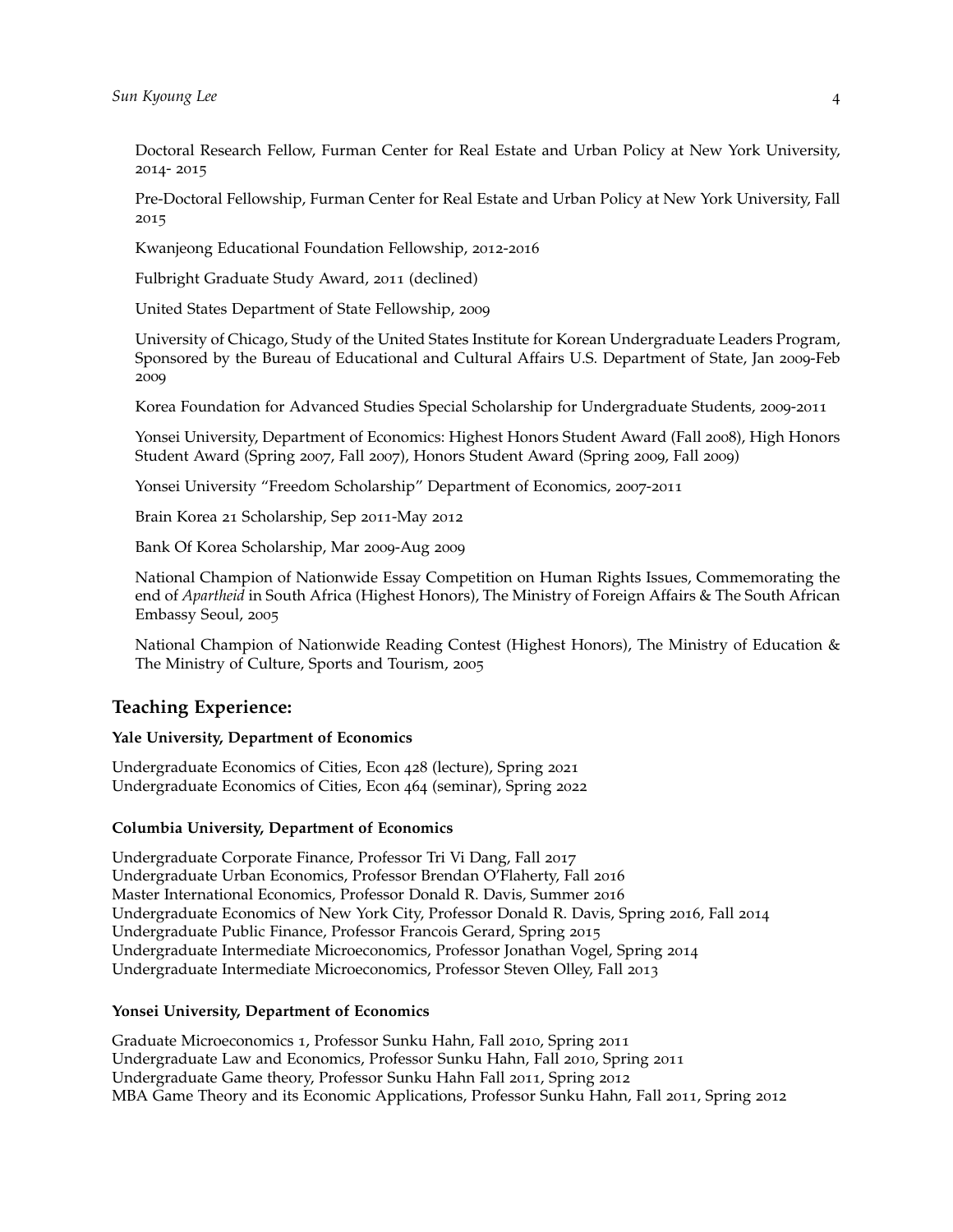## **Seminar and Conference Presentations:**

| 2022 (including<br>scheduled) | University of Bonn, Nova School of Business and Economics, Rutgers New Brunswick,<br>NYU Stern Econ, NYU Furman Center, National University of Singapore (NUS) Real Estate,<br>University of Bern, University of Michigan, Seoul National University, |
|-------------------------------|-------------------------------------------------------------------------------------------------------------------------------------------------------------------------------------------------------------------------------------------------------|
|                               | Urban Economics Association, Southern Economic Association,                                                                                                                                                                                           |
|                               | the American Real Estate and Urban Economics Association (AREUEA),                                                                                                                                                                                    |
|                               | the Society for American City and Regional Planning History (SACRPH)                                                                                                                                                                                  |
| 2021                          | Oxford, Yale SOM Finance, Society for the Advancement of Economic Theory,<br>the American Enterprise Institute, Sogang University,                                                                                                                    |
| 2020                          | Korea Advanced Institute of Science and Technology                                                                                                                                                                                                    |
|                               | Bank of Mexico, RIDGE Virtual Forum Economic History workshop                                                                                                                                                                                         |
| 2019                          | Society for Economic Dynamics, Social Science History Association,<br>Yale University, Yonsei University, The Korean Economic History Society,<br>Seoul National University, Chung-Ang University, Korea University,<br>Korea Development Institute   |
| 2018                          | WEHC, Rutgers University                                                                                                                                                                                                                              |
| 2017                          | AREUEA-ASSA Chicago, NYU Interdisciplinary Perspectives on Urban Infrastructure Conference,<br>Society for the Advancement of Economic Theory (SAET),<br>NBER Summer Institute Development of American Economy (poster session)                       |
|                               |                                                                                                                                                                                                                                                       |

## **Conference Discussion:**

| 2022 | Urban Economics Association, the American Real Estate and Urban Economics Association, |
|------|----------------------------------------------------------------------------------------|
|      | Women in Macroeconomics (Becker Friedman Institute)                                    |

## **Guest Lecture:**

Undergraduate-level economics course *Economics of New York City* (Columbia University, Donald R. Davis)

PhD-level economics course *Topics in Economic Geography: Regional and Urban Economics* (Columbia University, Donald R. Davis)

Undergraduate-level economics course *Economics of Space* (Yale University, Costas Arkolakis)

Undergraduate-level economics course *Immigration and Its Discontents: The Perspective from Economic History* (Yale University, Naomi Lamoreaux)

Undergraduate-level economics seminar, *Herb Scarf Research Assistant Program*, (Yale University)

## **Professional Activities / University Services**

<sup>2020</sup>-<sup>2022</sup> Co-organizer of Economic History Lunch, Yale (with Jose-Antonio Espin-Sanchez) Senior thesis advisors to Yale undergraduate senior students:<br> $2020-2022$ Peter Luff (2020; the Library Map Prize Winner), Liam Geenen (2022), Freya Salva (2022), Siddarth Shankar (2022; *Magna Cum Laude*),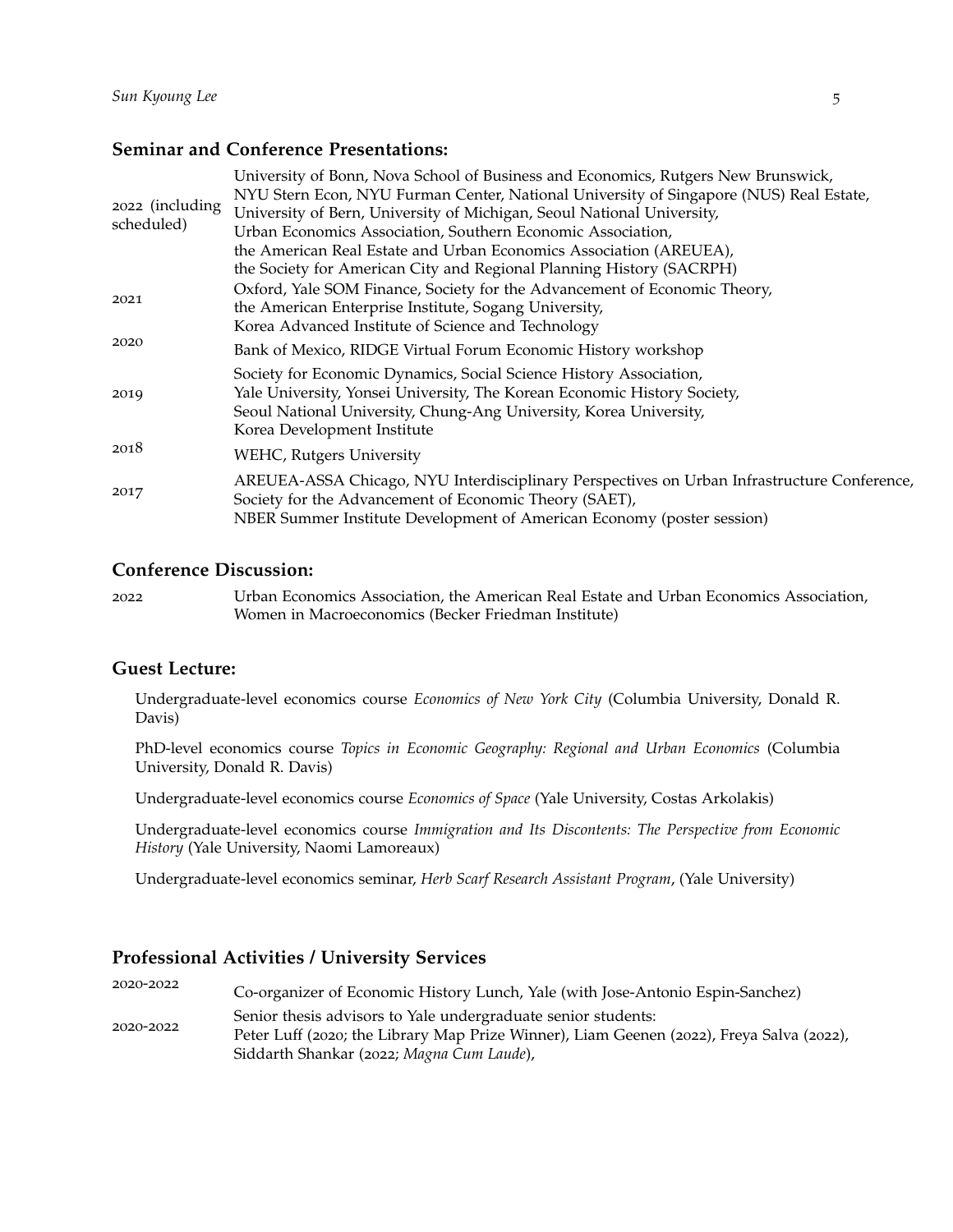## **Research Experience**

## **Columbia University, Department of Economics Jan 2014 - Sep 2015**

Research Assistant for Professor Donald R. Davis

## **Yonsei University, Department of Economics May 2010-August 2012**

Research Assistant for Professor Changyoung Jeong, former President of Yonsei University Research Assistant for Professor Sunku Hahn

## **Non-Economics Published Books**

영어의 신 (A book project to tackle educational inequality through fun English education, written in Korean), 2008, Joong Ang Magazine & Books, ISBN: 9788964560488 보카 올마이티 (A sequel to the earlier book, written in Korean), 2009, Joong Ang Magazine & Books, ISBN: 9788983758446

# **Computer Skills**

STATA, R, SQL, ArcGIS, QGIS, Python, CartoDB, Tableau

## **Languages**

Korean (native), English (fluent), Chinese (intermediate)